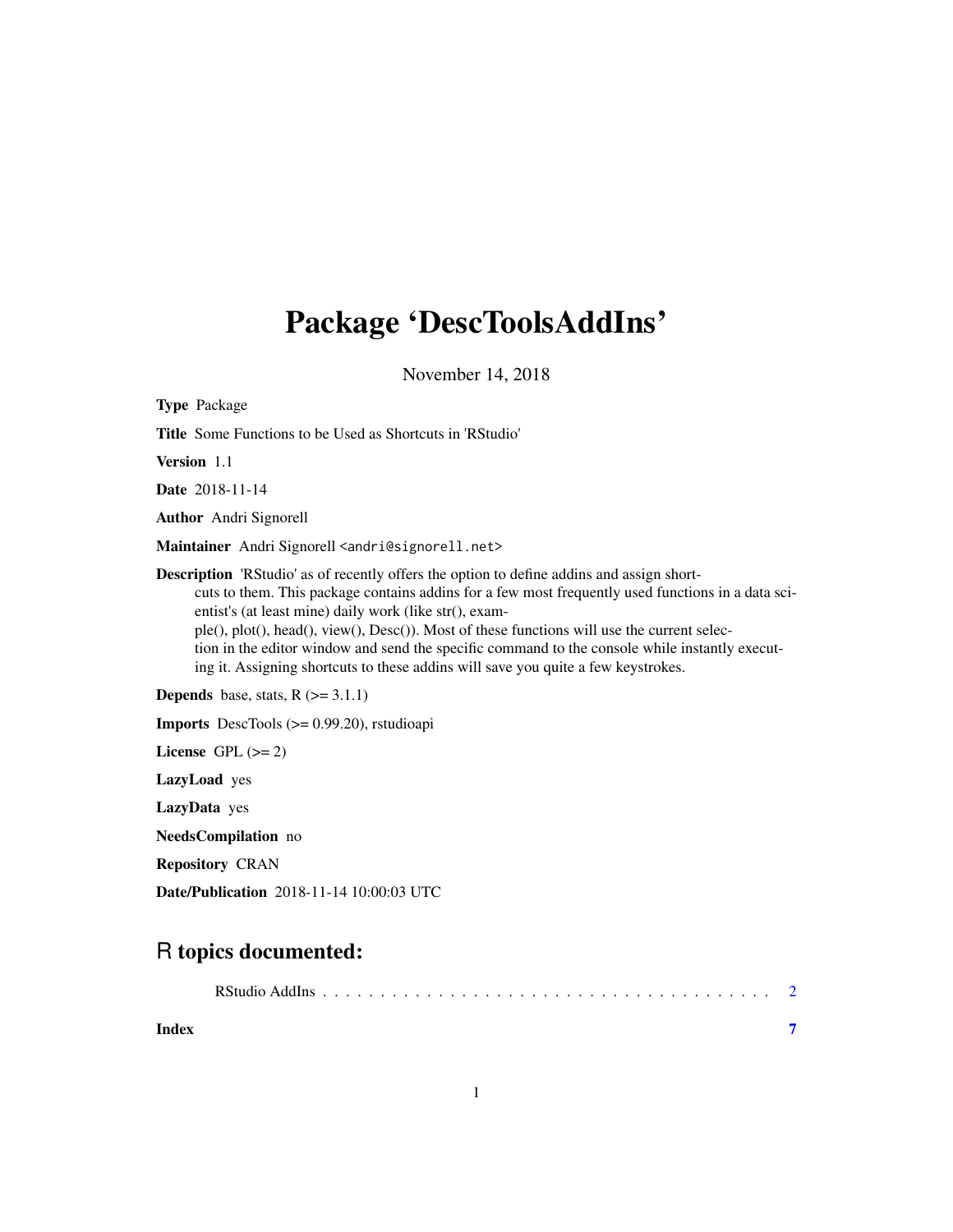<span id="page-1-0"></span>

#### <span id="page-1-1"></span>Description

A simply great new feature in RStudio is the option to define add-ins and bind shortcuts to them. This package includes add-ins for some of the most frequently used functions in a data scientist's (at least mine) daily work (like str(), example(), plot(), head(), view(), Desc()). Most of these functions use the current selection in RStudios source panel and send the specific command to the console where it is executed immediately. Assigning shortcuts to these add-ins saves you quite a few keystrokes and brings a breeze of GUI-interaction into your life.

#### Usage

Str() Abstract() Head() Some() Desc() Summary() Example() Select() BuildModel() Plot() PlotD() Save() XLView() IntView() FileOpen() FlipBackSlash() SetArrow() Enquote() EnquoteS() EvalEnquote() Edit() NewObject() InspectPnt() Unclass() GetExcelRange(env = .GlobalEnv) Class()

#### Arguments

env Environment for GetExcelRange to write the data. GlobalEnv is default.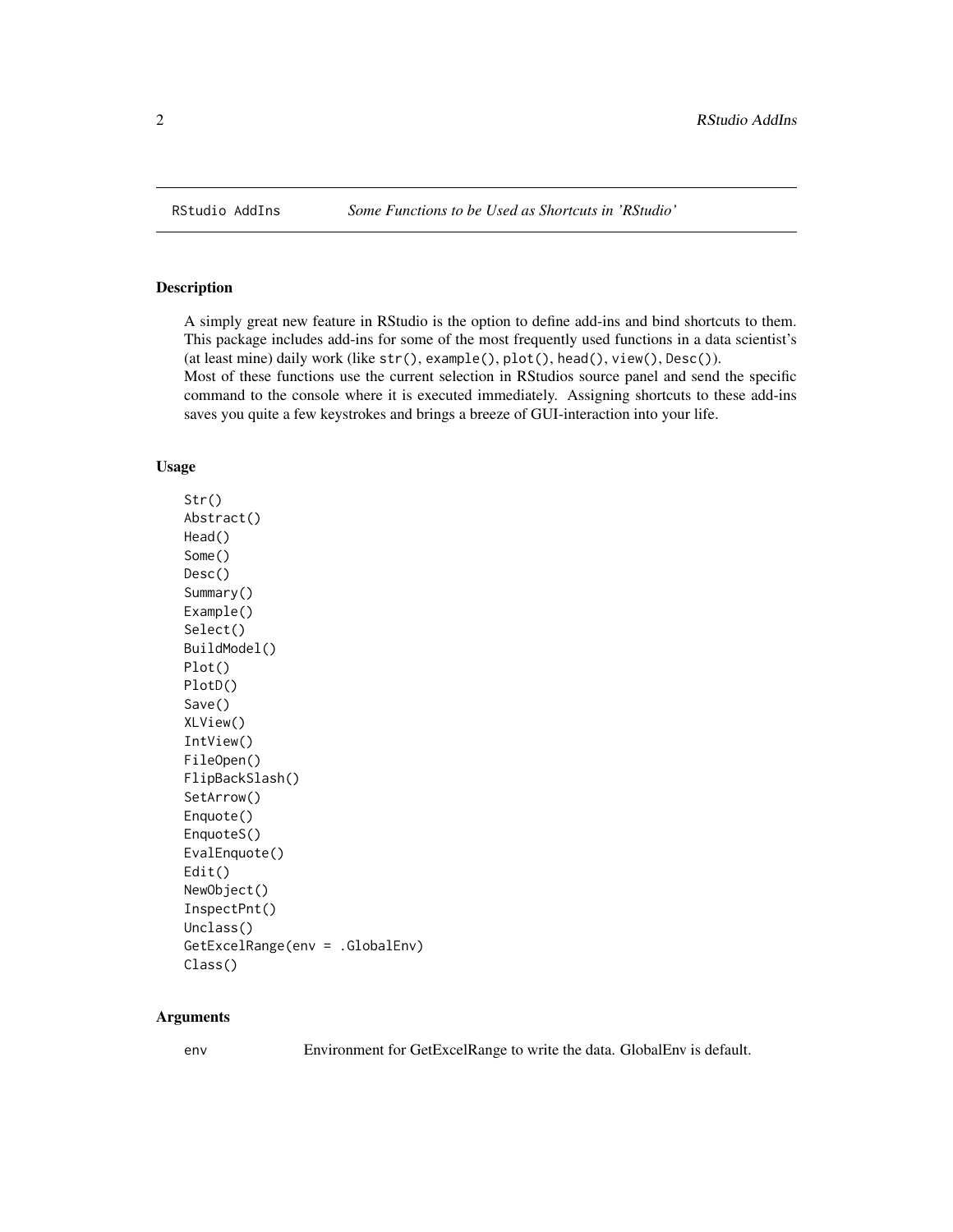#### <span id="page-2-0"></span>RStudio AddIns 3

#### Details

The following add-ins are available:

• Str:

run [Str\(](#page-1-1)) on the current selection;

• Abstract:

run [Abstract\(](#page-1-1)) (a less technical description than str(), meant for using with data.frames) on the current selection

- Head:
	- run R-command [head\(](#page-0-0)) on the current selection
- Some: run DescTools command [Some\(](#page-1-1)) on the current selection
- Desc: run [Desc\(](#page-1-1)) on the current selection
- Summary: run R-command [summary\(](#page-0-0)) on the current selection
- Example:

run R-command example() on the current selection

• Select:

select or pick things interactively. This function as well evaluates the current selection. If the selection corresponds to pch a dialog for selecting point characters will be displayed. If it's col the [ColPicker\(](#page-0-0)) dialog will be displayed. If it's any of path, fn, file the FileOpen() dialog will be displayed. In all other case the [SelectVarDlg\(](#page-0-0)) on the current selection will be run. This can be used to select variablenames of a data. frame by mouse click or the levels of a factor (all depending on the class of the selected object). The variable names will be returned as string, enquoted and separated by a comma.

• BuildModel:

display dialog for building up a model formula interactively by point and click.

• Plot:

run [plot\(](#page-0-0)) on the current selection

• PlotD:

run plot(Desc()) on the current selection

• Save:

display a file dialog, get the desired path and filename and save the selected object in the given place.

- XLView: view selected object in MS-Excel, which makes sense for data.frames.
- IntView:

view selected object with internal viewer (here again: only data.frames)

• FileOpen:

get the path of a file to open and insert in code. (See also: Select())

• FlipBackSlash:

Handling backslashes in pathnames can be really annoying on Windows. This function replaces all backslashes in the selected text by simple slashes. It's cool to set this command on: Ctrl+Shift+/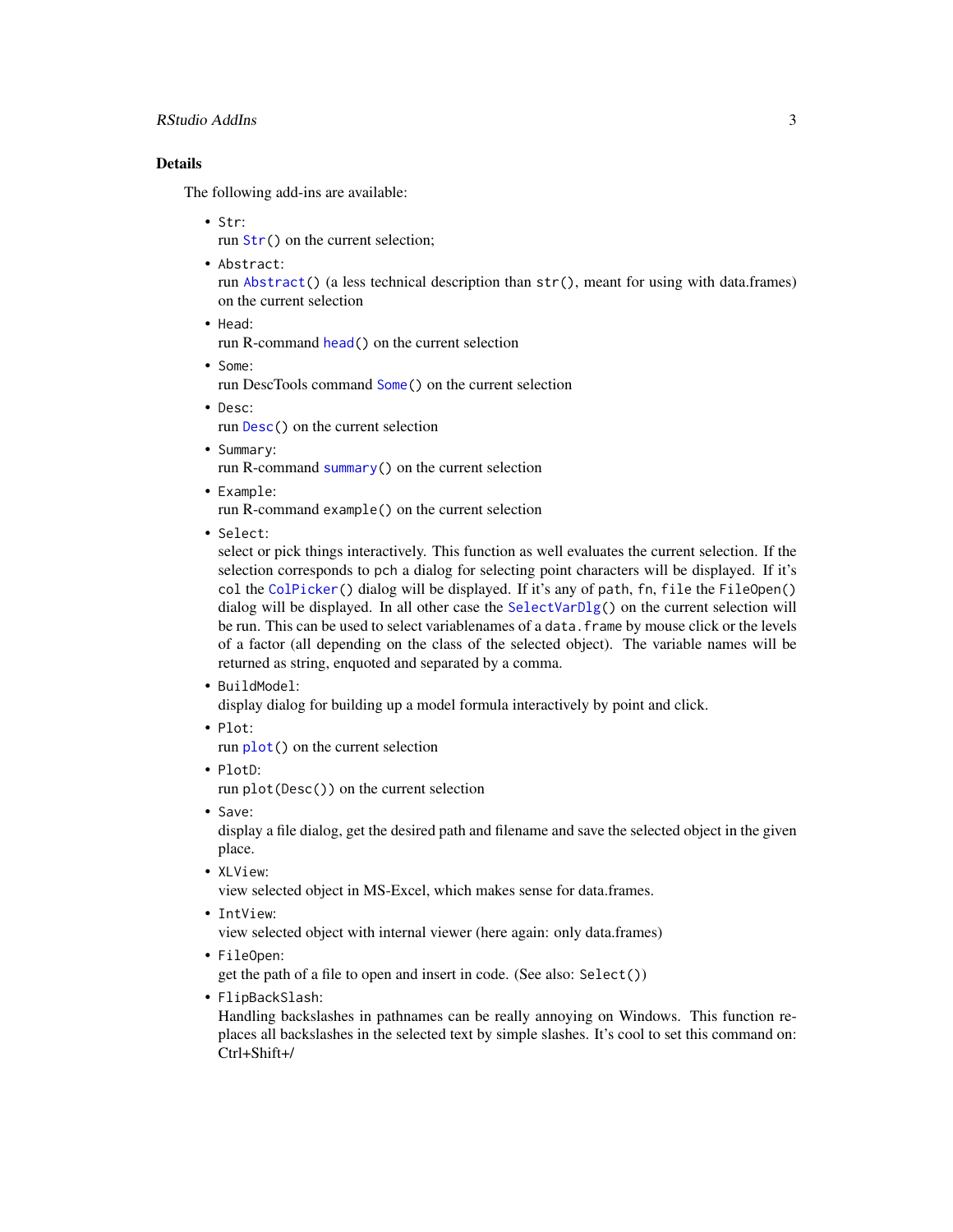• SetArrow:

place an arrow in a plot and insert code into source file

• Enquote:

split the selected text in the source panel using line breaks as separators, enquote the sections and paste them separated by comma.

• EvalEnquote:

evaluates the selection before enquoting the parts and paste them separated by comma. This can be used for enquote factors.

• Edit:

run R-command  $fix()$  $fix()$  on the current selection. This is nice for editing data frames interactively.

• NewObject:

starts the good old internal editor and allows to enter values. In dependence of the initial selection in the code panel different objects will be returned. If the selection was m the code for a matrix will be created, if the selection is d then the code for a data.frame will be returned and a c will be interpreted as vector. Default is m. Note that column names can be defined within the editor, but not rownames (don't ask me why ...).

• InspectPnt:

Lauch IdentifyA(... , poly=TRUE) with the current selection as argument and returns the selected points on the plot.

- Unclass: run R-command [unclass\(](#page-0-0)) on the current selection
- GetXLRange:

run DescTools command [XLGetRange\(](#page-0-0)) by taking the current selection as name for the imported data and replace the current selection by the used code.

• Class: run class on the current selection.

As soon as the package is loaded once, the AddIns will be listed in RStudios AddIns listbox:

<span id="page-3-0"></span>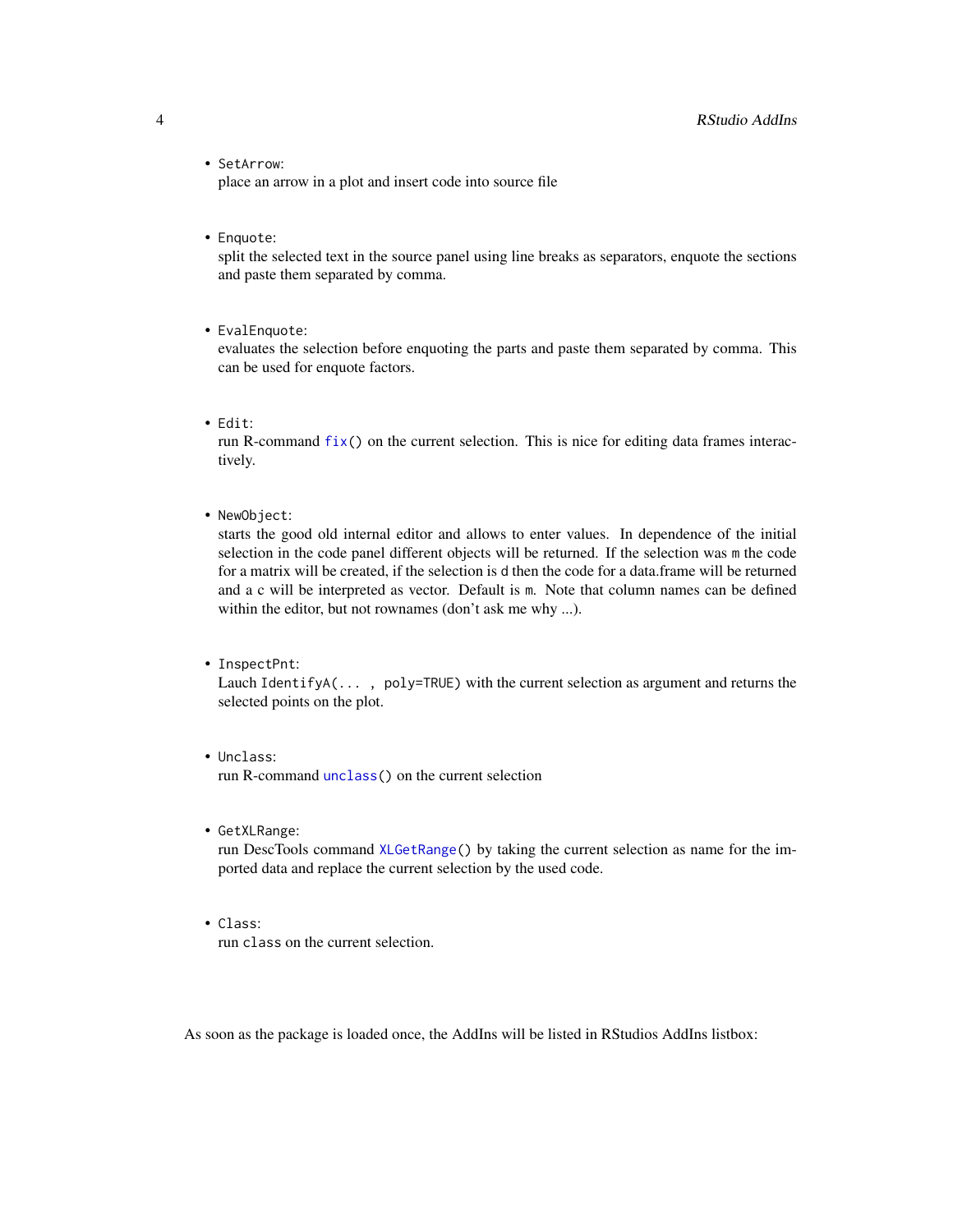## RStudio AddIns 5

R/R/Projects/DescToolsAddIns - RStudio

| File Edit Code View Plots Session Build Debug Profile Tools Help                                         |                                                      |
|----------------------------------------------------------------------------------------------------------|------------------------------------------------------|
| O - OR<br>Go to file/function<br>$\star$                                                                 | * Addins *                                           |
| Terminal ×<br>Console                                                                                    | l Q<br><b>DESCTOOLSADDINS</b><br>$\wedge$            |
| ~/R/Projects/DescToolsAddIns/                                                                            | Abstract                                             |
| R version 3.4.3 (2017-11-30) -- "Kite-Eating Tree"                                                       | <b>BuildModel</b>                                    |
| Copyright (C) 2017 The R Foundation for Statistical                                                      | Desc                                                 |
| Platform: x86_64-w64-mingw32/x64 (64-bit)                                                                | Enquote                                              |
| R is free software and comes with ABSOLUTELY NO WA                                                       | EvalEnquote                                          |
| You are welcome to redistribute it under certain c<br>Type 'license()' or 'licence()' for distribution d | Example                                              |
| R is a collaborative project with many contributor                                                       | <b>FileOpen</b>                                      |
| Type 'contributors()' for more information and                                                           | Fix                                                  |
| 'citation()' on how to cite R or R packages in pub                                                       | FlipBackSlash                                        |
| Type 'demo()' for some demos, 'help()' for on-line                                                       | Head<br>Replace all                                  |
| 'help.start()' for an HTML browser interface to he<br>Type $'q()'$ to quit R.                            | backslashes in the<br>InspectPnt<br>selected text by |
|                                                                                                          | <b>IntView</b><br>simple slashes                     |
| Welcome at Sat Mar 10 01:19:16 2018                                                                      | <b>NewObject</b>                                     |
| ≻                                                                                                        | Plot                                                 |
|                                                                                                          | PlotD                                                |
|                                                                                                          | Save                                                 |
|                                                                                                          | Select                                               |
|                                                                                                          | SetArrow                                             |
|                                                                                                          | Some                                                 |
|                                                                                                          | Str                                                  |
|                                                                                                          | Summary                                              |

The keyboard shortcuts can then be assigned by clicking on the menu Tools | Modify Keyboard Shortcuts... and scroll down to the Addin scope:

| <b>Keyboard Shortcuts</b>                    |                    |                                  |
|----------------------------------------------|--------------------|----------------------------------|
| Show: @All OCustomized<br>$\alpha$<br>Filter |                    | 2 Customizing Keyboard Shortcuts |
| Name                                         | Shortcut           | Scope                            |
| <b>Version Control Project Setup</b>         |                    | <b>VCS</b><br>Α                  |
| Abstract                                     | $Ctrl + Shift + A$ | <b>Addin</b>                     |
| <b>Browse RStudio addins</b>                 |                    | Addin                            |
| <b>BuildModel</b>                            | $Ctrl + Shift + M$ | <b>Addin</b>                     |
| Desc                                         | $Ctrl + Shift + D$ | Addin                            |
| Enquote                                      |                    | <b>Addin</b>                     |
| EvalEnquote                                  |                    | Addin                            |
| Example                                      | $Ctrl + Shift + F$ | Addin                            |
| FileOpen                                     |                    | Addin                            |
| Fix                                          | $Ctrl + Shift + F$ | Addin                            |
| FlipBackSlash                                | $Ctrl + Shift + I$ | Addin                            |
| Head                                         | $Ctrl + Shift + H$ | Addin                            |
| InspectPnt                                   | $Ctrl + Shift + I$ | Addin                            |
| <b>IntView</b>                               |                    | Addin                            |
| NewObject                                    | $Ctrl + N$         | Addin                            |
| Plot                                         | $Ctrl + Shift + P$ | Addin                            |
| PlotD                                        |                    | Addin                            |
| Save                                         | F <sub>2</sub>     | Addin                            |
| Select                                       | Ctrl+Shift+Down    | Addin<br>$\checkmark$            |
| Reset                                        |                    | Cancel<br><b>Apply</b>           |

### Author(s)

Andri Signorell <andri@signorell.net>

### Examples

if (interactive()){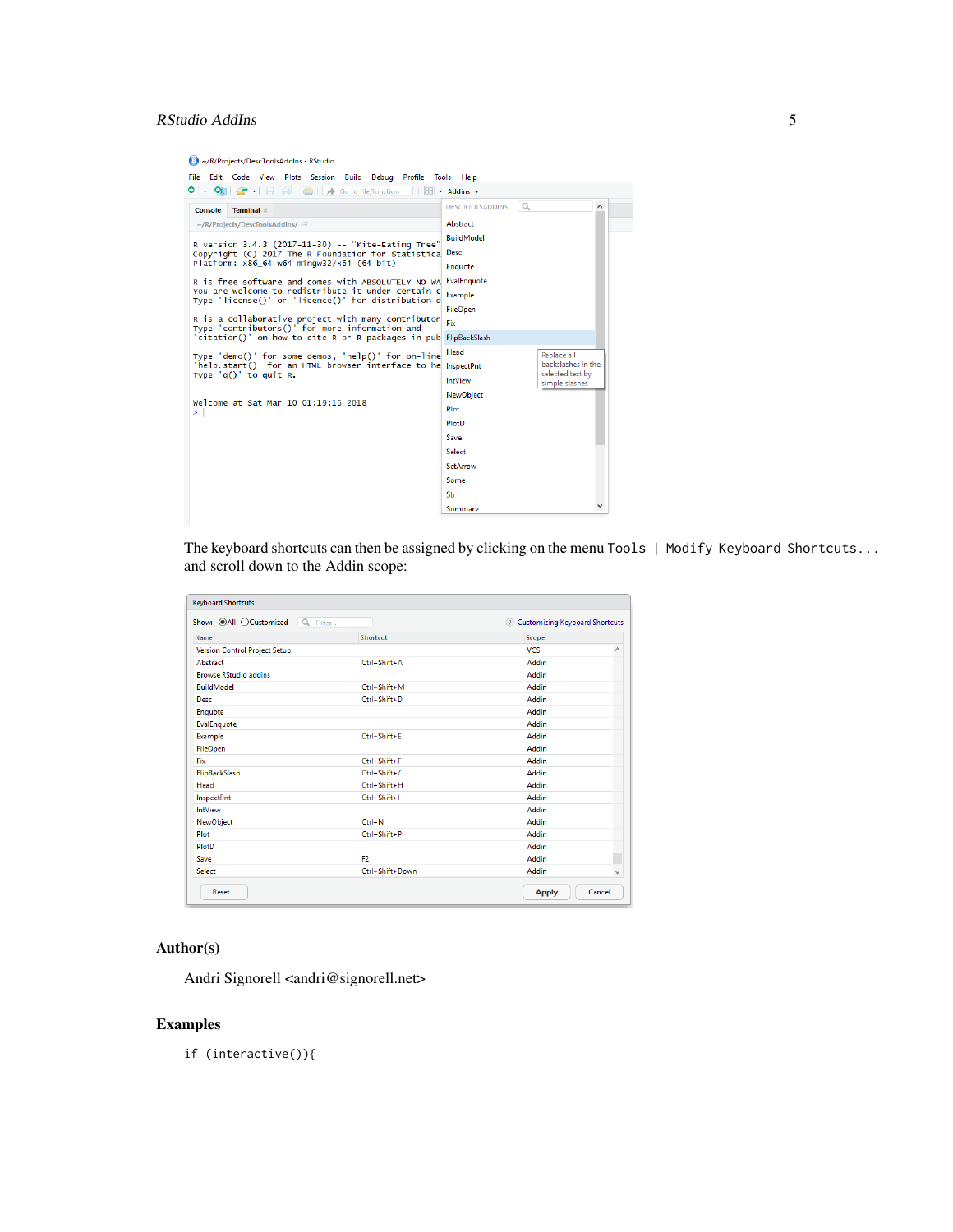6 RStudio AddIns

Str() }